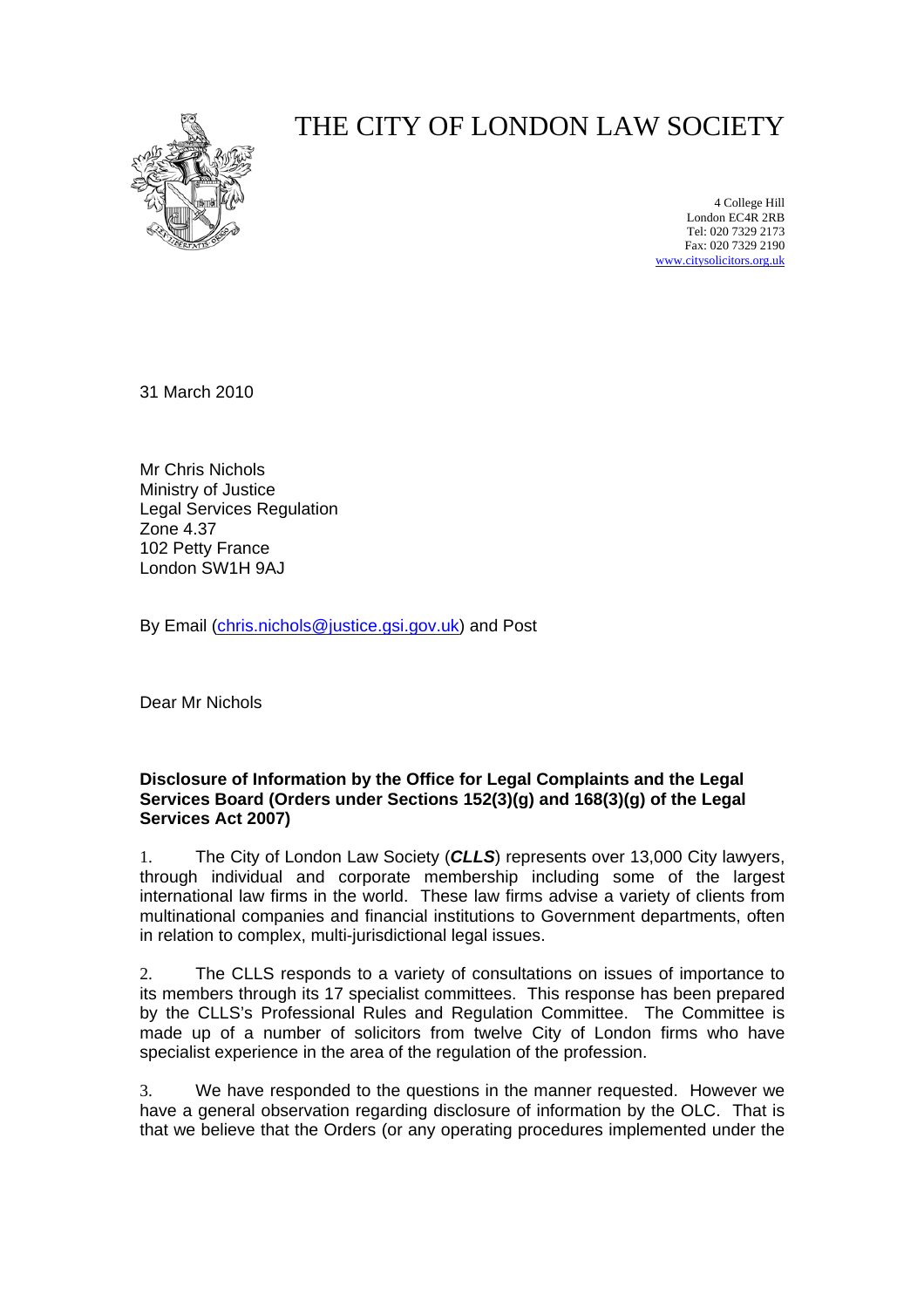Orders) should require a judgement to be made in each instance that disclosure is appropriate having in mind, inter alia, the rights of the subject of the complaint.

4. Dealing with a regulatory investigation can have a significant impact on the practice of a law firm and/or an individual practitioner. It is costly and time consuming (both in real terms and in terms of foregone business opportunities) to engage with a regulator and there is always an attendant risk that, even if the regulatory breach is not substantiated, the matter may attract the attention of the press or otherwise come into the public domain with negative consequences for the reputation and business of those involved. It may also be the case that a disclosure from the OLC to another regulator is not Freedom of Information Act neutral; that is to say that information which might otherwise have remained confidential may be liable to come into the public domain as a result of a disclosure being made.

5. It is an unfortunate fact that a considerable number of complaints made to the OLC will have no merit. They may be frivolous or vexatious, but it may just be the case that the person making the complaint is unhappy with the outcome of a particular circumstance and feels aggrieved, even if the lawyer is not deficient. Multiplying the costs and stresses associated with such a complaint by involving a second regulator is clearly substantially to the detriment of the subject of the complaint. We feel it is appropriate for the OLC to be required to perform at least some fact finding work and to come to a preliminary judgement regarding the merits of the complaint before any information is handed over.

6. Paragraphs 20 to 22 of the consultation discuss the circumstances in which disclosure might be made by the OLC to the Legal Services Commission. The proposition is that the LSC should receive information on complaints that are upheld about lawyers who receive public funding. The consultation argues that this is a proportionate and reasonable safeguard and we strongly agree. The proposal is not that *any* complaint that refers to a legal aid practitioner should be referred but rather that only those that are upheld ought to be. We think that this is a sensible approach, which balances the interests of all involved.

7. We would argue that similar consideration should be given to the other circumstances in which the OLC will disclose information. Of course, it may be argued that in some circumstances the facts will not substantiate a complaint to the OLC but they would, for example, substantiate one to the FSA as an alternative regulator. We accept that, but that should not absolve the OLC from being required to come to a determination that, for example, the facts as reported are at least *prima facie* accurate, before involving another regulator. Otherwise a natural consequence may be that the firm and practitioners concerned are put to the costly effort of repudiating the same erroneous allegations twice, to the benefit of nobody.

All of our observations below are subject to this first general point.

Question 1.: *Do you agree that the OFT should be included in a section 152(3)(g) order for the purposes of administering the consumer credit licensing scheme and monitoring the fitness of people undertaking estate agency work?* 

Answer: Yes.

Question 2: *Do you agree that the FSA should be included in a section 152(3)(g) order for the purpose of regulating the financial services industry?*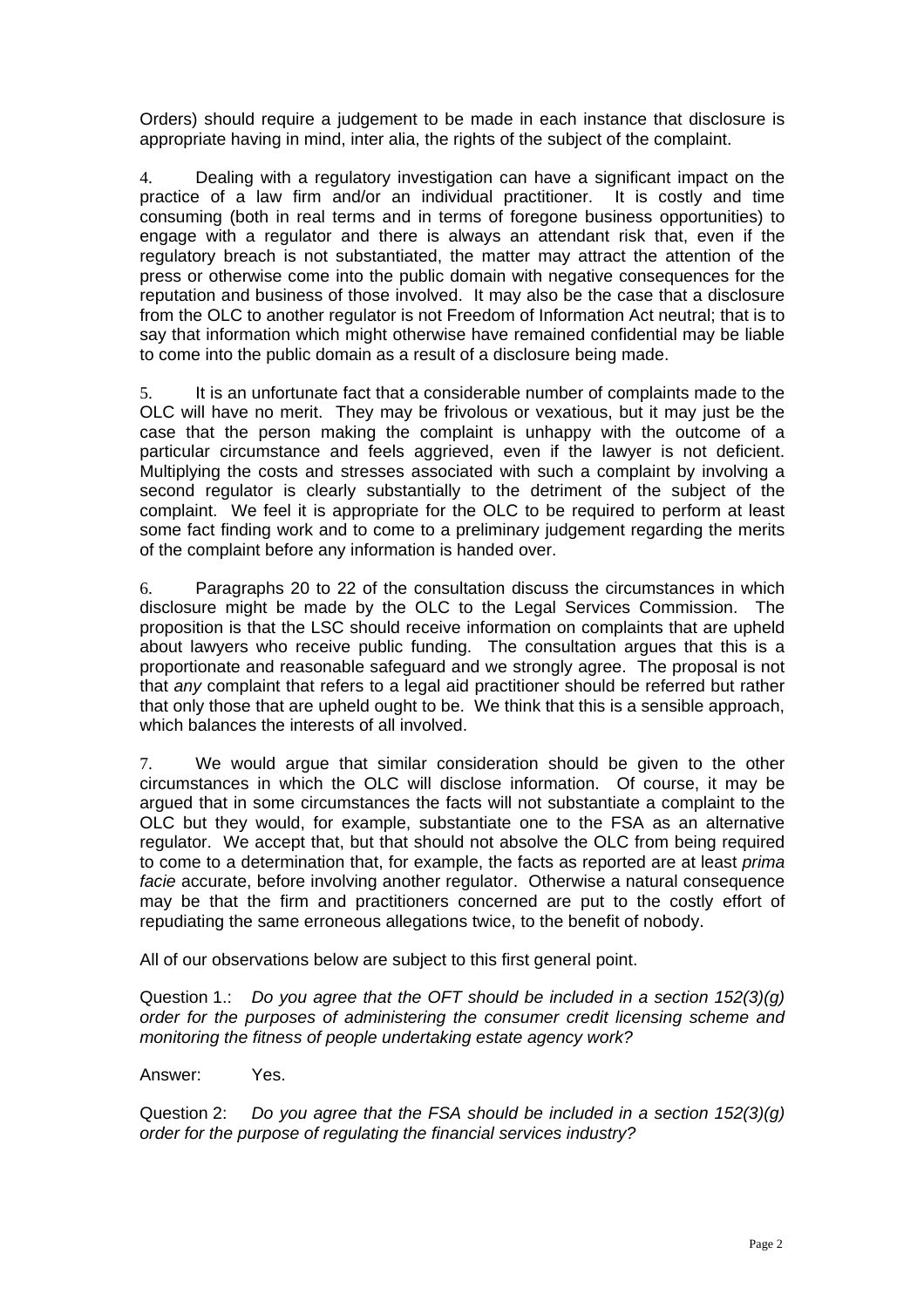Answer: Yes.

Question 3: *Do you agree that the LSC should be included in a section 152(3)(g) order for the purpose of ensuring that lawyers or firms in receipt of legal aid payments are adhering to its standards and contracts?* 

Answer: Yes.

Question 4: *Do you agree that the JAC should be included in a section 152(3)(g) order for the purpose of properly considering the suitability of applicants for judicial office?* 

Answer: Yes.

Question 5: *Do you agree that the FRC and its operating bodies should be included in a section 152(3)(g) order for the purpose of exercising their functions?*

Answer: Yes.

Question 6: *Do you agree that the CMR should be included in a section 152(3)(g) order for the purpose of regulating the claims management sector?* 

Answer: Yes.

Question 7: *Do you agree that the Law Society of Scotland and the Scottish Legal Complaints Commission should be included in a section 152(3)(g) order for the purpose of discharging their regulatory functions?* 

Answer: Yes.

Question 8: *Do you agree that the Law Society for Northern Ireland should be included in a section 152(3)(g) order for the purpose of discharging their regulatory functions?* 

Answer: Yes

Question 9: *Are there any regulators of legal services in other jurisdictions that you believe should be included in a section 152(3)(g) order? What information would these persons or bodies require and for what purpose?* 

Answer: We do not believe that there is a requirement to include regulators of legal services in other jurisdictions within the section  $152(3)(q)$  order because the protection of the interests of clients in other jurisdictions is not within the ambit of the 2007 Act.

However, at a fundamental level, the ethical rules applying to legal professionals in different jurisdictions are similar. For example, most jurisdictions prohibit a legal professional from exploiting his or her fiduciary relationship with a client for personal advantage. It would certainly be in the interests of consumers in the UK for our regulators to be made aware when an allegation of breach of a fundamental rule of practice has been upheld against a dual qualified practitioner (who also practises in the UK). It follows that an appropriate protocol for information exchange between regulators with this goal in mind is desirable and the making of an order for these purposes should be supported. However in this case, because the 2007 Act would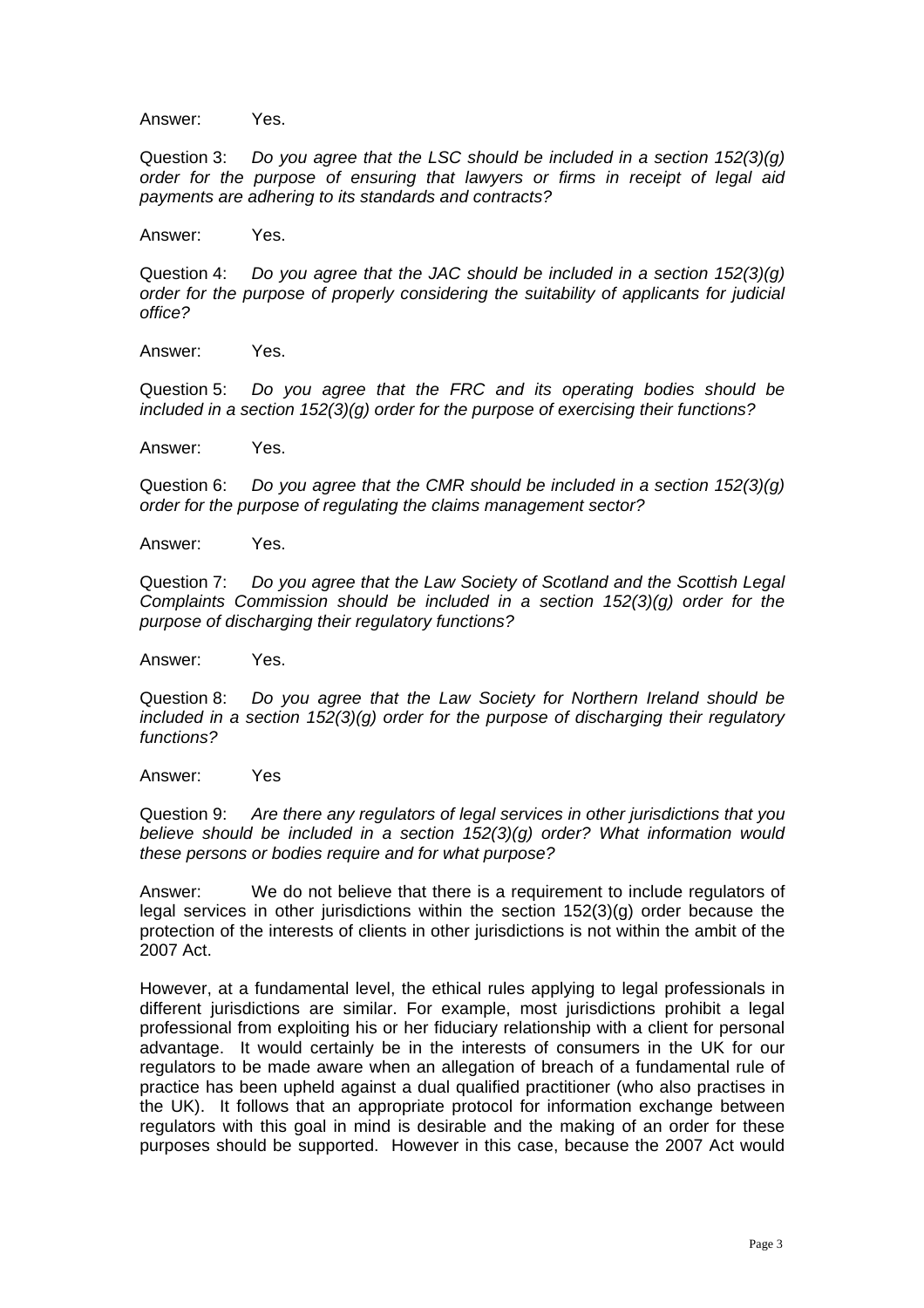not oblige the OLC to pursue the interests of consumers outside the UK, we believe that the information exchange should only relate to complaints which have been finally upheld and not to investigations or other preliminary matters.

Question 10: *Would there be value in drafting a more general provision which would allow the OLC to disclose information to all overseas regulators of legal services with regulatory responsibilities in relation to a legal professional that the OLC is investigating?* 

Answer: See comments above.

Question 11: *Do you agree that the OISC should be included in a section 152(3)(g) order for the purpose of discharging their regulatory functions?*

Answer: Yes.

*Question 12: Do you agree that the ISC should be included in a section 152(3)(g) order for the purpose of regulating data controllers?* 

Answer: Yes.

*Question 13: Are there any other persons or bodies that you believe should be included in a section 152(3)(g) order? What information would these persons or bodies require and for what purpose? Are you aware of any powers that these persons or bodies have that would allow them to obtain or request the desired information were they not to be included in an order?* 

Answer: No.

Question 14: *Do you agree that the Insolvency Service should be included in a section 168(3)(g) order for the purpose of regulating Recognised Professional Bodies under the Insolvency Act 1986?*

Answer: Yes.

Question 15: *Do you agree that the Financial Reporting Council should be included in a section 168(3)(g) order for the purpose of providing oversight regulation of the auditing and accountancy professions?* 

Answer: Yes.

Question 16: *Are there any other persons or bodies that you believe should be included in a section 168(3)(g) order? What information would these persons or bodies require and for what purpose? Are you aware of any powers that these persons or bodies have that would allow them to obtain or request the desired information were they not to be included in an order?* 

Answer: No

Question 17: *Do you know of any persons that might hold information that would be relevant to the exercise of the LSB's functions, who would be restricted from* disclosing this information to the LSB if they were not included in an order under *section 169(6)? For any persons mentioned, please refer to the legislation or reason for disclosure being restricted in the first instance.*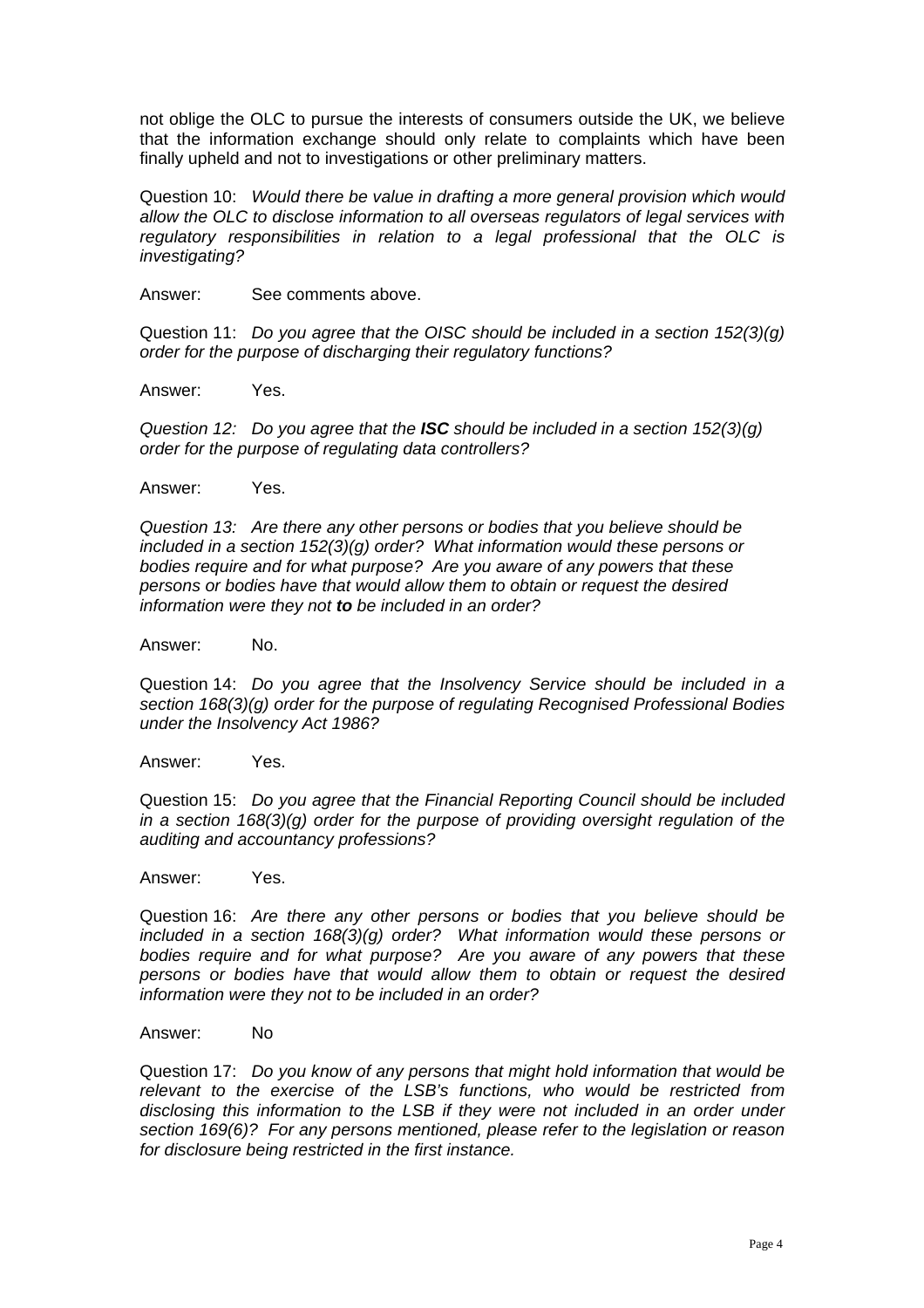Answer: No.

Question 18: *Do you agree with the consultation stage impact assessment attached to this consultation? Do you have any evidence of impacts we have not considered?* 

Answer: Please see our comments at the start of this response.

Yours sincerely

David McIntosh **Chair** CLLS

© CITY OF LONDON LAW SOCIETY 2010.

All rights reserved. This paper has been prepared as part of a consultation process. Its contents should not be taken as legal advice in relation to a particular situation or transaction.